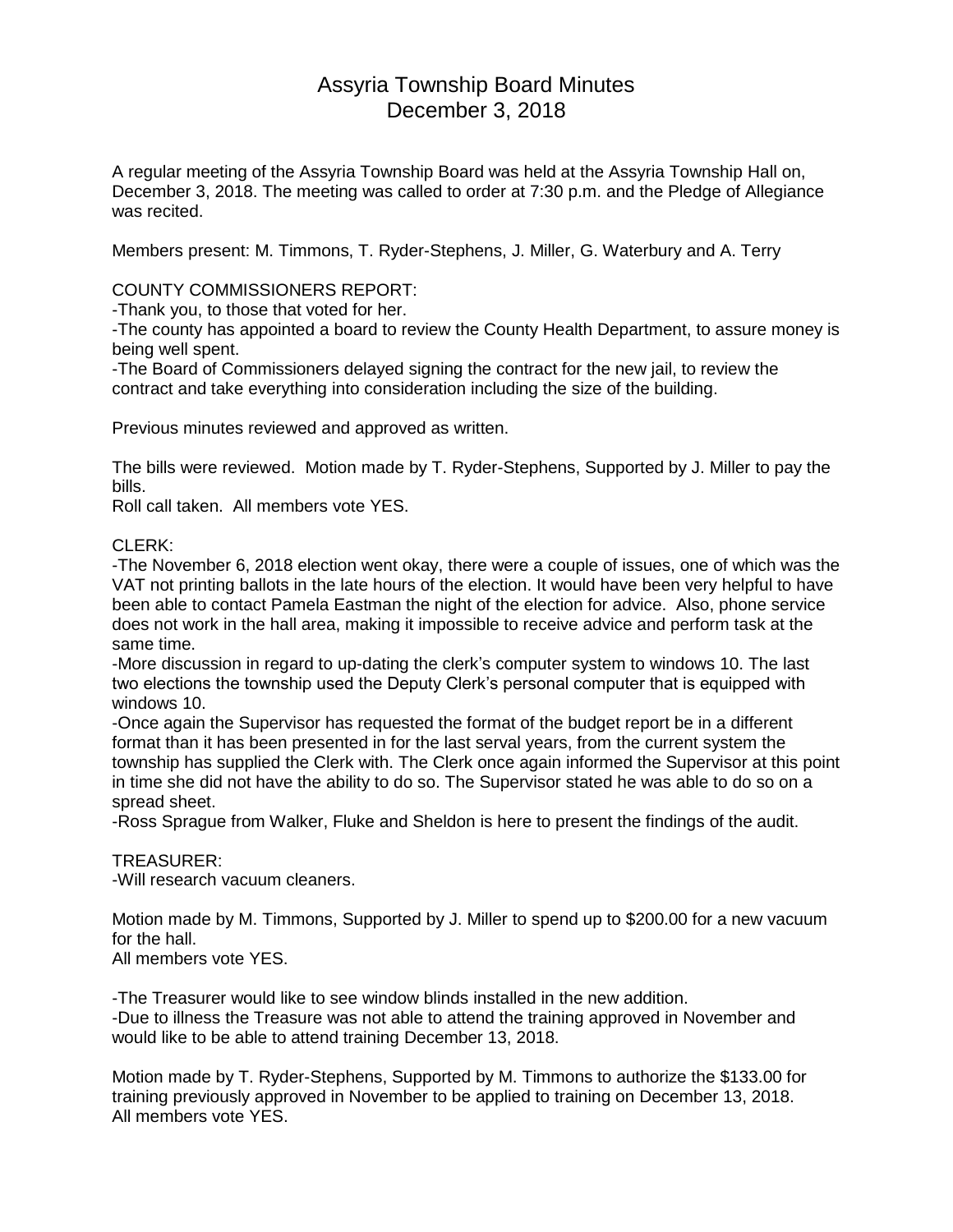-The Treasurer is still researching the amounts paid in the past to the Drain Commission. -Discussion in regard to Deputy Treasurer.

### TRUSTEE: Jim Miller

-There is a mouse issue he will be addressing.

-The board may want to consider gravel for the parking lot.

-Is researching the total cost of blown-in insulation, for the old section of the hall.

-Kent Oil will be checking the propane usage more often and the board may want to consider getting a larger holding tank.

-There may be a possibility of getting chairs donated for the new addition.

#### TRUSTEE: Gene Waterbury

-Will be meeting with Jake from the Fire Department to check the fire extinguishers and the building for safety.

# ASSESSOR:

-The computers are working well.

-There are some errors that will need to be addressed at the board of review.

-If it would be possible to obtain the information from the Veterans Administration in advance, the Assessor would be able to have thing prepared ahead.

#### SUPERVISOR:

-Road Commission annual meeting is Tuesday, January 15, 2018 at 1:00 p.m. -Board of Review: December 11, Tuesday 6-7 p.m. to correct clerical errors and mutual mistakes of fact, Review Principle Residence changes and receive requests for property tax exemption.

-The township is still in need of one or two more alternate Board of Review Representatives. -The Supervisor will purchase additional surge protectors for the hall.

In regard to Marihuana: Because of the cost of inspecting, policing and other cost involved in administering the licensing of marihuana related establishments, Assyria Township has chosen not to authorize such establishments in the township.

Ross Sprague from Walker, Fluke and Sheldon presented the township's audit report.

PUBLIC COMMENT:

OLD BUSINESS: None

Meeting adjourned at 8:55 p.m.

Respectfully submitted, Annette Terry Assyria Township Clerk